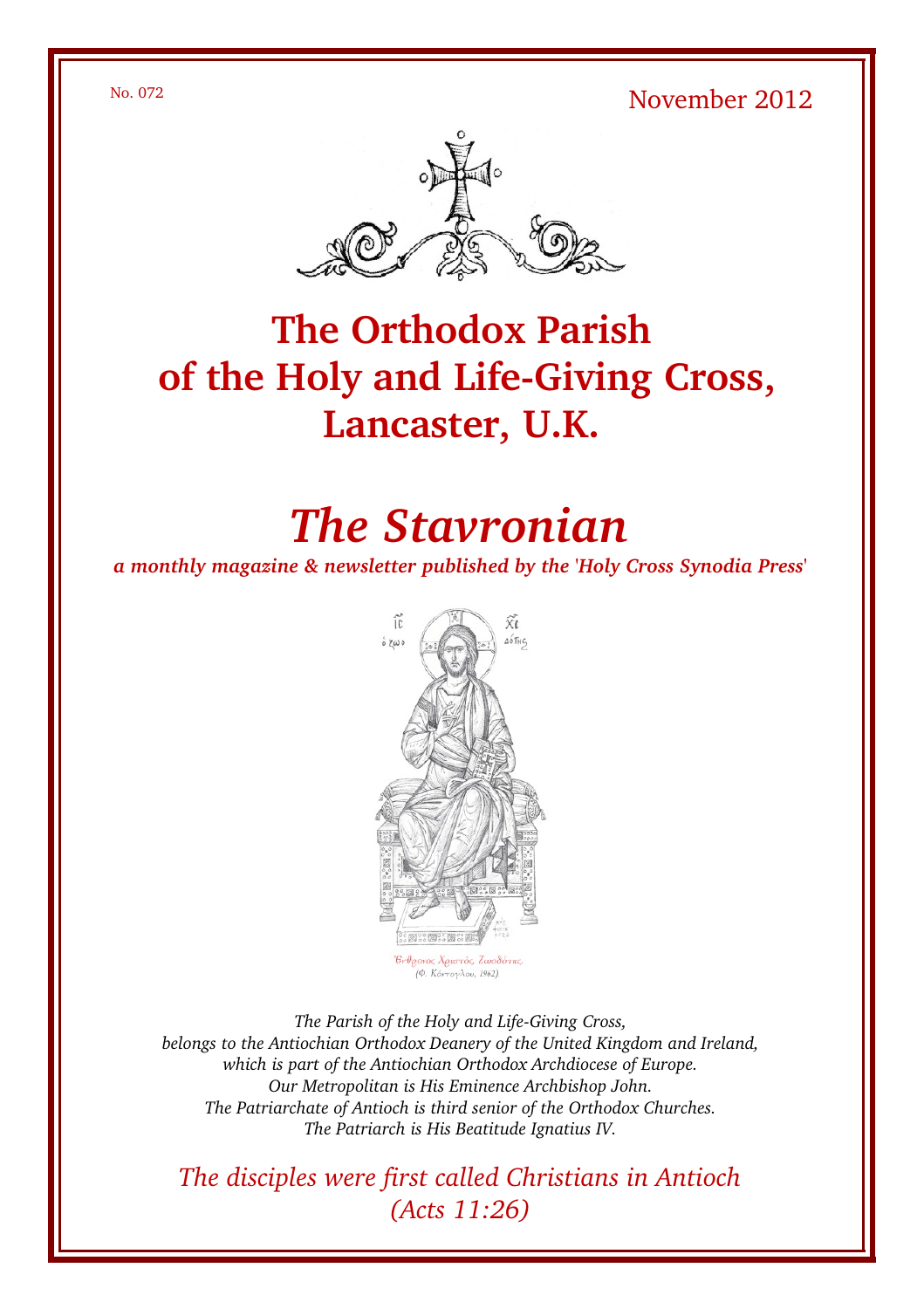## **FROM LITURGY TO LITURGY**

Acts 17:2629; *And He has made from one blood every nation of men to dwell on all the face of the earth, and has determined their preappointed times and the boundaries of their dwellings, so that they should seek the Lord, in the hope that they might grope for Him and find Him, though He is not far from each one of us; for in Him we live and move and have our being, as also some of your own poets have said, 'For we are also His offspring.'* 

"Othodoxy is Life" one of our parishioners commented in conversation. This observation has been made by many before, but it reflects the realisation for an individual of the wholeness of life, movement and being. The outworking of our faith is not limited to a chronological compartment of our life that we file under Sunday (or often in our case in Lancaster, Saturday!). It is the offering of glory to God in everything we do, and at every moment and place. Yet the Holy Liturgy, drawing men and women from every nation, affords us an opportune time and a place where we are renewed, refreshed and made alive. When we put on Christ we have golden threads which run through the very fabric of our being, from what we eat, and when we eat it, to the hallowing of our deeds and thoughts through prayer and repentance. Worship is Life and Life is worship!

Earlier in the Acts of the Apostles Chapter 17:19-23 St Paul meets some philosophers in Athens: *Then they took him and brought him to a meeting of the Areopagus, where they said to him, "May we know what this new teaching is that you are presenting? You are bringing some strange ideas to our ears, and we would like to know what they mean." (All the Athenians and the foreigners who lived there spent their time doing nothing but* *talking about and listening to the latest ideas.) Paul then stood up in the meeting of the Areopagus and said: "People of Athens! I see that in every way you are very religious. For as I walked around and looked carefully at your objects of worship, I even found an altar with this inscription: to an unknown god. So you are ignorant of the very thing you worship—and this is what I am going to proclaim to you.* 

Interesting isn't it that God gave the opportunity to His apostle Paul to preach the good news at the very centre of Philosophical thought and rhetoric. People still congregate to talk, to learn and listen to the latest ideas. Today this meeting point is at our Universities. I find it more than a coincidence that the Greek word for University is Πανεπιστήμιον. Panepistemion means the study of all knowledge and understanding (from a philosophical standpoint) that takes into account the nature, scope and limitations of knowledge. Epistemology deals with the extent to which it is possible for a given subject or entity to be known. We Christians bring strange words to a secular world with the same *kerygma* (proclamation) that Paul brought.

In the Liturgical cycle, Orthodox Christians live in anticipation from one Pascha to the next and indeed from Liturgy to Liturgy. Here we have the foretaste of heaven and come before the God who has made himself known in Jesus Christ. We are not simply congregation, we are all ministers of the Gospel.

God has placed us by preappointment in this part of His Vineyard to preach Christ for others: *so that they should seek the Lord, in the hope that they might grope for Him and find Him, though He is not far from each one of us.*

Fr Jonathan

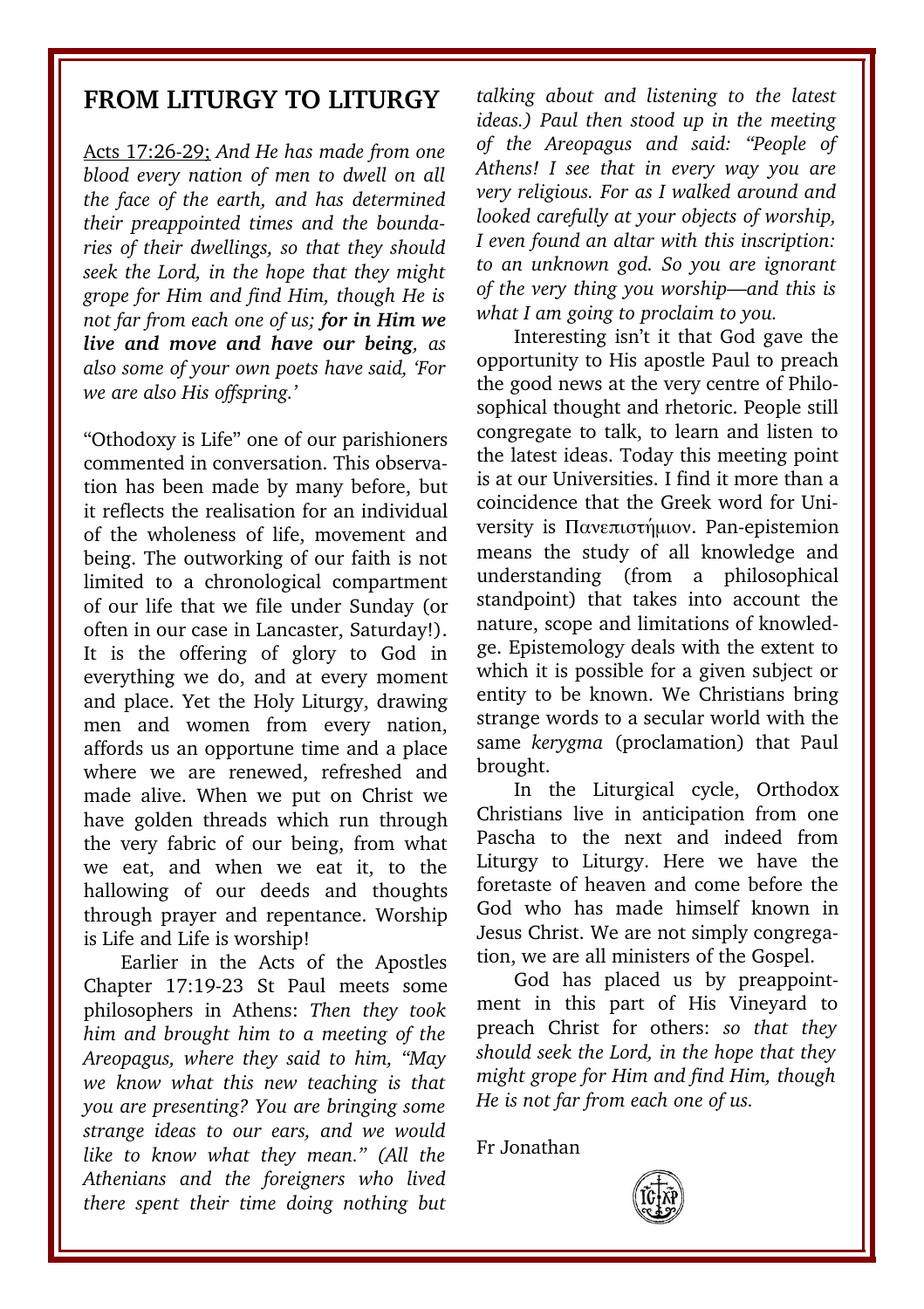## **BECOMING TRULY AND FULLY ALIVE**

"The Glory of God is man fully alive", this quote by Saint Irenaeus, sounds challengingly modern today as it did in the second century AD when it was first recorded. Of course, the immediate question that springs in everyone's mind is – what is 'man fully alive'? And although innumerable shelves in bookshops and the libraries witness to attempts of finding some satisfying resolution - we are haunted and troubled by its meaning. Elusive as it may be, we still sense that this is one of the most profound questions we'll ever have the privilege to ask ourselves.

According to Genesis, human beings are the pinnacle of the God's creation – we are made in His image and likeness. The story sounds familiar enough, but it's important to remember that our first parents were not created outside that specific environment and not without a specific purpose. The Divine environment of the Garden of Eden is the one that speaks to us of Truth, Beauty and Goodness – in other words, it speaks of its Creator. Deep inside our DNA we still hold an expectation of encountering and being surrounded by the divine ambient of the garden – our Original Home. And when our expectations are betrayed and frustrated then we suffer, and we are capable of doing *anything* in order to recreate at least *something* of what was long lost.

Scripture also tells us that our purpose was not only to enjoy, but also to maintain and cocreate the Paradise. This divine task is the very root of all human dignity and the self-respect, because it shows high esteem and deep trust that our Creator holds for us. It is only His *divine understanding* of the very depth of our being that brings the comfort when

we face the unbearable loss; that of our first home and of our original purpose.

In New Testament, one of the reasons why people find themselves irresistibly drawn to Jesus is because He recreates the Garden of Eden out of any particular place that He chooses to inhabit. Truth, beauty and goodness are becoming actualized in places that were once characterized only by death, sin and the absence. To use the example: for the thief on the cross, Paradise collides with his own agony and torture, and in the final moment of his life he becomes fully alive again. He finds his place and his purpose, and the wound inflected by Fall is finally healed.



*St. Irenaeus Bishop of Lugdunum in Gaul (today Lyon, France) 202 A.D.* ✝

Psychologically speaking, it is the deep, primal shame regarding our fallen condition - that inhibits and limits creative sources of our lives. It deadens our senses as well as our sensitivity to the world; leaving us half-dead to divine invitation, rendering us blind to the wild and inexhaustible abundance of God's own creation. It depletes all of our natural energies and turns us into unimaginative creatures of cowardly routine and lazy habit. In a fallen world such as ours, shame has a power to distort the Truth,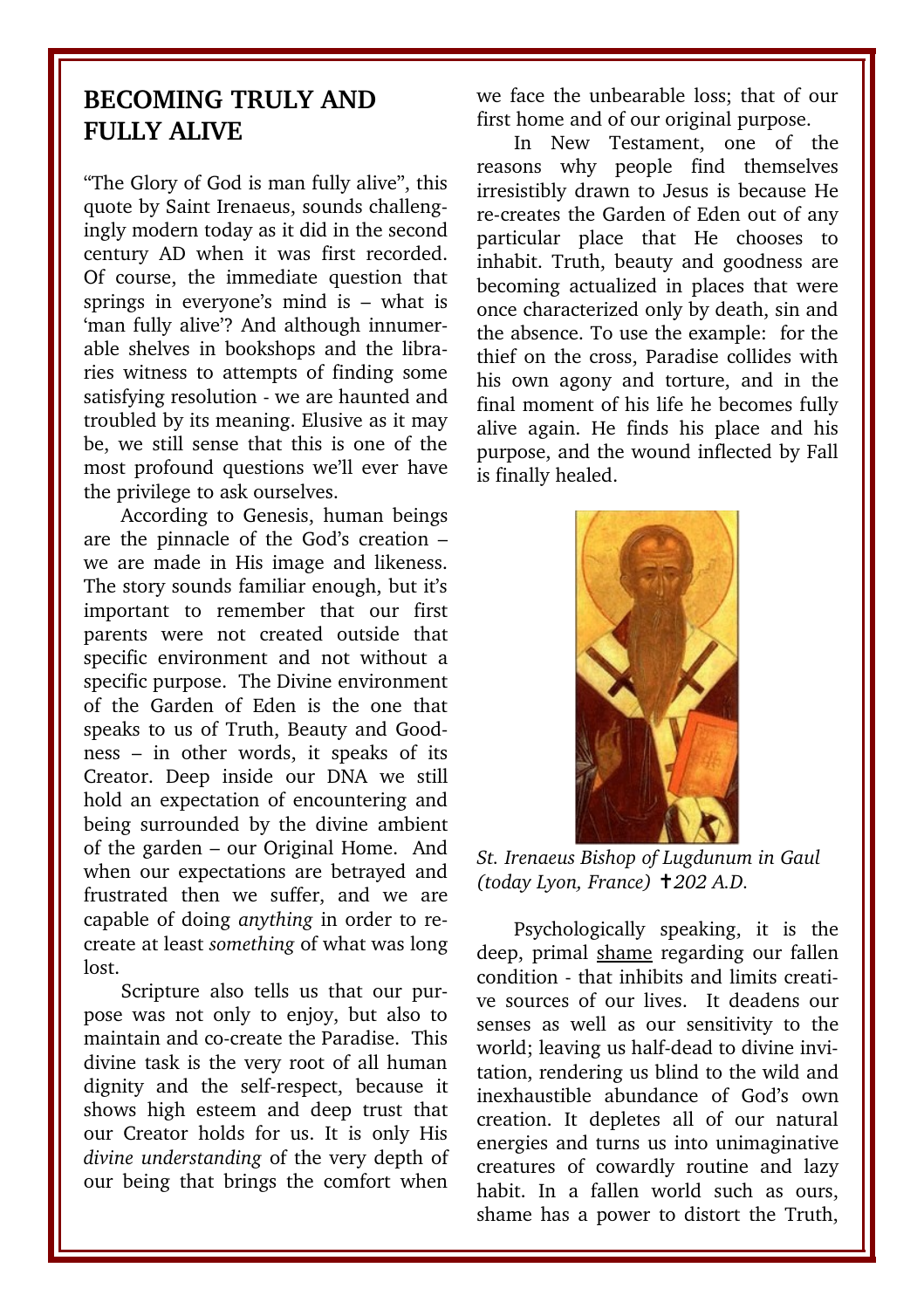to trivialize Beauty and to devalue any Goodness that is left in it.

In order to escape from the prison of this destructive shame we need to feel that we are wanted, trusted and respected. Before we look for presence of these qualities in the places around us, it is maybe good to remind ourselves that Our Lord created us because He desires us, and that He gave us the purpose because he trusts us. Without this awareness and without our acceptance of His divine mercy, we could never be fully healed in the way that the Good Thief was. We will carry on doing without creating, and feeling without truly repenting, and carry on living without ever becoming truly and fully alive.

*Aleksandar Miljkovic* 

## **GLOSSARY OF ORTHODOX** TERMS: -N-

NATURE The sum of the qualities shared by individuals of the same type. (The qualities which distinguish individuals of a type from one another make up the "person.") The Holy Trinity is one divine Nature in three Persons. Humanity is one human nature in many persons. Although stained by sin, human nature is good, having been created in the image of God. Through grace, the Holy Spirit restores the nature of believers to its true, uncorrupted state, so that they may grow into union with God. See Gen. 1:2631; 2 Cor. 3:18; 5:17.

NEW MAN One who is being transformed or deified by the Holy Spirit into a new creature in communion with God (2 Cor. 5:17; Gal. 6:15).

NEW JERUSALEM The center of the Kingdom of God which will be established following the Second Coming of Christ and the Last Judgment. The heavenly Jerusalem will take the place of the old earthly Jerusalem, and is called by Paul, "the mother of us all" (Gal. 4:26). See Rev. 3:12; 21:2.

Original text taken from [here.](http://www.antiochian.org/theology/glossary_of_orthodox_terminology.htm)

# **INSTITUTE OF ORTHODOX CHRISTIAN STUDIES**

Dear Fr. Jonathan,

There are two things we would be grateful for you to publicise. One is our distance learning Certificate and Diploma courses, the other is a new series of openday type of talks entitled "Meeting the Fathers".

**\*\*\*** Certificate and Diploma courses by distance learning in Orthodox Christian Studies: The next intake is Dec. 1, followed by another one on Feb. 1 (registrations every two months). Full details are available [here](http://www.iocs.cam.ac.uk/resources/texts/distance_learning_brochure.pdf) for the Certificate and [here](http://www.iocs.cam.ac.uk/resources/texts/Diploma_Brochure.pdf) for the Diploma level.

**\*\*\*** The dates for "Meeting the Fathers" series are:

Jan. 19: Metropolitan Kallistos of Diokleia *St Gregory of Nyssa* Feb. 16: Dr Sebastian Brock *St Ephraem the Syrian*  Mar. 16: Hieromonk Melchisedec *St Maximus the Confessor*  Apr. 20: Fr Andrew Louth *St John of Damascus*  May 18: Dr Marcus Plested *St Gregory Palamas* 

Venue is yet to be confirmed, but definitely in Cambridge.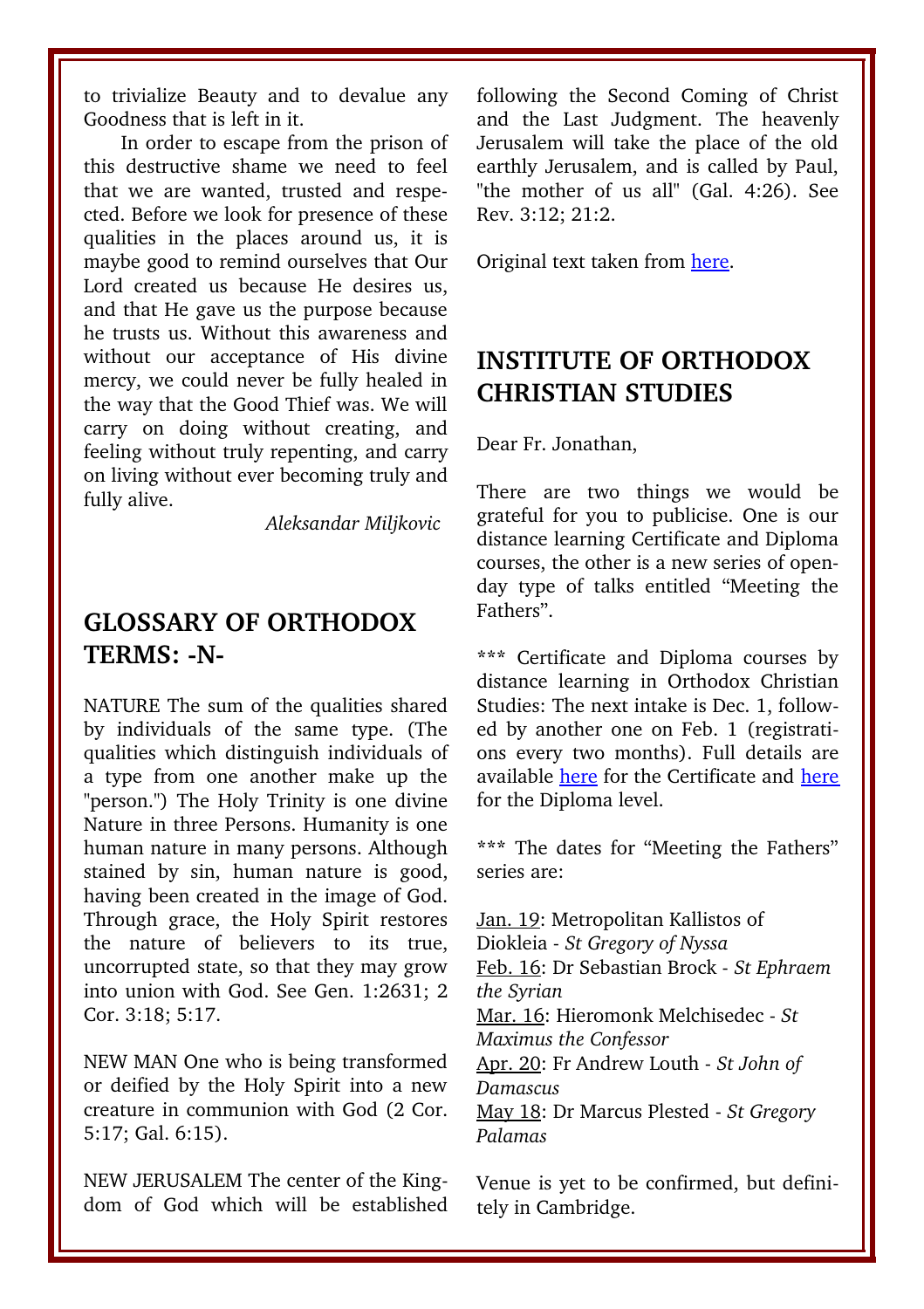With many thanks for your support and best wishes,

In Christ,

#### Fr Deacon Dragos

--Revd. Deacon Dragos Herescu Graduate Secretary The Institute for Orthodox Christian Studies (IOCS) Wesley House, Jesus Lane, Cambridge CB5 8BJ - UK Tel: +44(0)1223 741037 Fax: +44(0)1223 741370

### **OLD STAVRONIAN CORNER**

We would like to wholeheartedly thank Thomas Tziortziotis for his generous donation to the church of Holy Cross. May Christ our Lord give the blessing! We would also like to thank the family of Anastasios Papadopoulos for kindly sending candles for the church.

Fr. Jonathan received joyful news from Lauren Macrina, Kentucky, U.S.A. Please read along and join us in congratulating Lauren and Wesley on the birth of their baby boy James! May Christ our Lord keep James under His protection and guidance!

Dear Fr. Jonathan,

#### Father bless!

Wes and I are happy to announce the birth of our son, James Wesley Pulley! He was born on September the  $12<sup>th</sup>$  - 5 lbs, 8 oz, and 18 inches long. He came three and half weeks early due to complications, but he is healthy and beautiful, thanks be to God! All three of us are doing well, and enjoying settling into life as a family of three. We are simply in awe!

How are you? I pray for you and the parish often, and think of you all especially in the autumn, as the anniversary of my arrival in Lancaster approaches. Thank you for your loving service to Christ and His flock.

We would be happy if you passed our news along through the newsletter. Please give our greetings to those who know us there.

With love in Christ, *Lauren Macrina, Wesley Patrick, & James*

### **PARISH NEWS**

We would like to thank Mrs. Christina Krassakopoulou for her donation of Wine and Charcoal to our community and for the *Prozyme* (handmade yeast for prosphoro). God give the blessing!